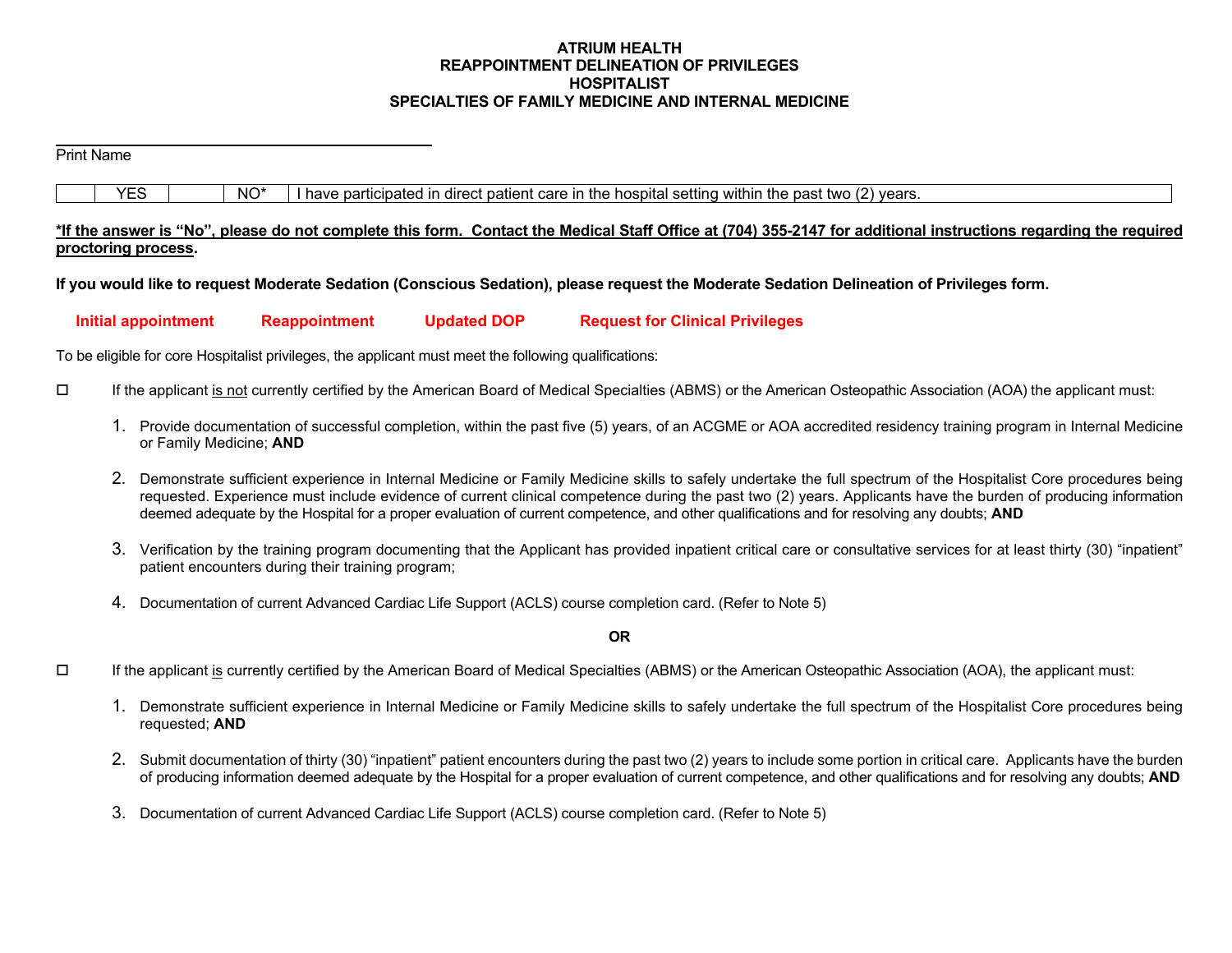Atrium Health Delineation of Privileges - Hospitalist Specialties of Family Medicine and Internal Medicine Page 2 of 12

Print Name

- NOTE 1: Physicians must apply for "CORE" privileges in order to be eligible for clinical privileges in the specialty of Internal Medicine or the specialty of Family Medicine at any facility within Atrium Health.
- NOTE 2: "CORE" privileges cannot be amended or altered in any way.
- NOTE 3: Appointees who hold Hospitalist "Core" Privileges are not required to name a provider who will provide twenty-four (24), seven (7) day coverage. Hospitalists only perform hospital-based work and the transfer of patient care is covered by the Hospitalists Group.
- NOTE 4: Please note that the exercise of certain privileges enumerated herein is necessarily limited by the operational, and resource constraints of the facility. All procedures must be performed within a clinical setting with the capabilities and organizational structure required to provide appropriate support.

NOTE 5: Continued ACLS certification will be tracked and monitored by the service line

| <b>CMC</b>                                                                                                                                                             | <b>Pineville</b> | University<br>City | Lincoln | Cabarrus | Union | Stanly | Anson | Cleveland |        | <b>FAMILY AND INTERNAL MEDICINE HOSPITALIST</b><br><b>CORE PRIVILEGES</b>                                                                                                                                                                                                               |
|------------------------------------------------------------------------------------------------------------------------------------------------------------------------|------------------|--------------------|---------|----------|-------|--------|-------|-----------|--------|-----------------------------------------------------------------------------------------------------------------------------------------------------------------------------------------------------------------------------------------------------------------------------------------|
|                                                                                                                                                                        |                  |                    |         |          |       |        |       |           | CHOS-1 | Hospitalist Core Privileges - Privileges to treat patients from<br>the 18 <sup>th</sup> birthday and beyond who either require critical or<br>non-critical care. May provide treatment for common<br>medical conditions or complex medical conditions in the<br>critical care settings. |
| These privileges include medical consultation as requested by other physicians, interpretation of routine laboratory and radiographic studies, electrocardiograms, and |                  |                    |         |          |       |        |       |           |        |                                                                                                                                                                                                                                                                                         |

dictation and record keeping as required by the institution and other regulatory bodies, insertion of peripheral intravenous lines, nasogastric intubation, lumbar puncture, skin biopsy, incision and drainage of an abscess, and perform advanced cardiac life support (ACLS)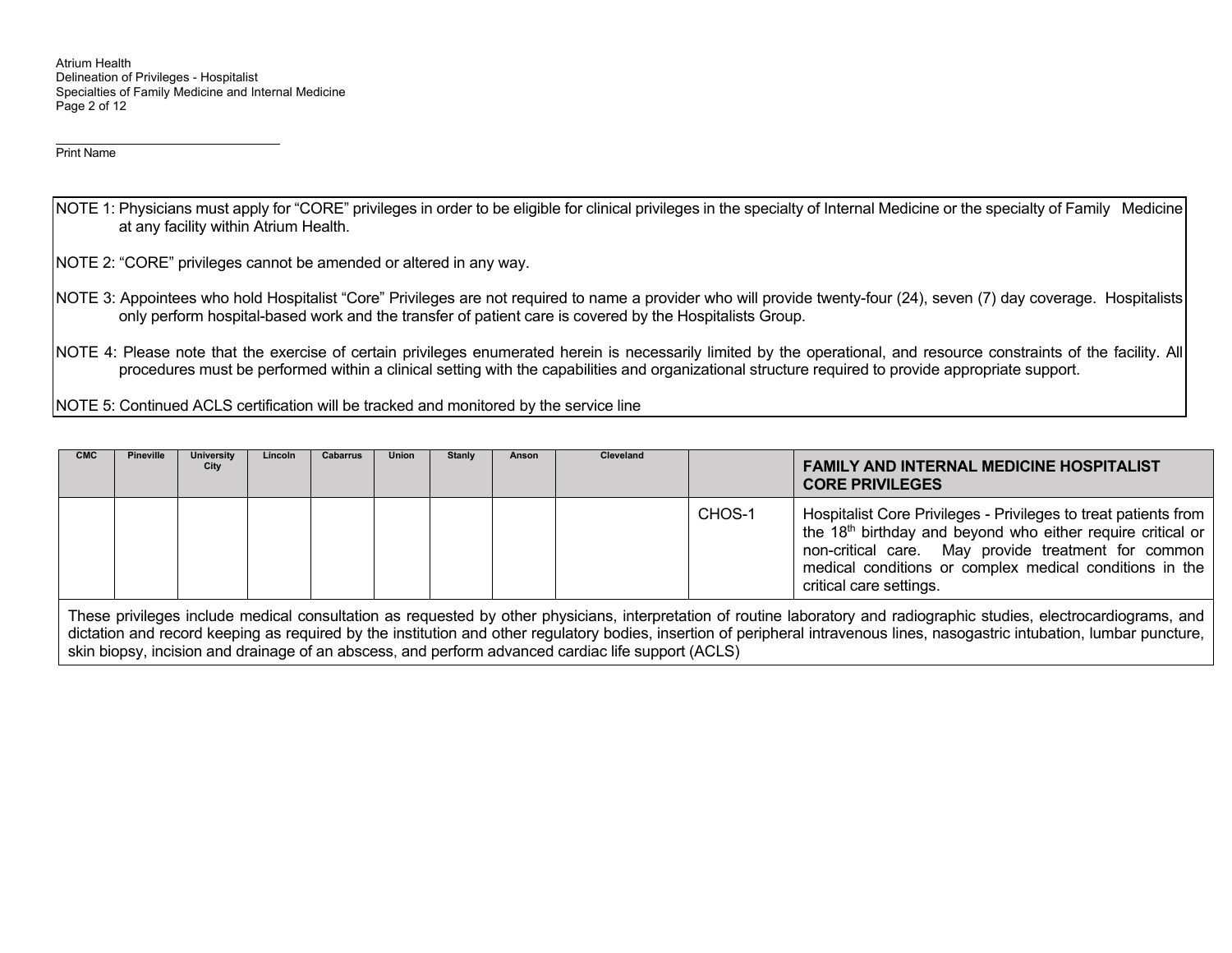Atrium Health Delineation of Privileges - Hospitalist Specialties of Family Medicine and Internal Medicine Page 3 of 12

| SPECIAL PRIVILEGES WITH QUALIFICATIONS AND/OR SPECIFIC CRITERIA - PROVIDE THE NUMBER OF PROCEDURES PERFORMED WITHIN THE PAST TWO<br>YEARS AND FACILITY WHERE THE PROCEDURES WERE PERFORMED. |            |            |            |     |            |            |            |     |                 |                                                                                                                                           |                                             |                                                                        |          |
|---------------------------------------------------------------------------------------------------------------------------------------------------------------------------------------------|------------|------------|------------|-----|------------|------------|------------|-----|-----------------|-------------------------------------------------------------------------------------------------------------------------------------------|---------------------------------------------|------------------------------------------------------------------------|----------|
| CMC                                                                                                                                                                                         | <b>PVL</b> | <b>UNV</b> | <b>LIN</b> | CAB | <b>UNN</b> | <b>STN</b> | <b>ANS</b> | CLE |                 | <b>HOSPITALIST SPECIAL PRIVILEGES</b><br>Must apply for and maintain Family and Internal<br>Medicine Hospitalist Core Privileges (CHOS-1) | <b>Minimum</b><br><b>Number</b><br>Required | <b>Number</b><br><b>Performed</b><br><b>Within The</b><br>Past 2 Years | Location |
|                                                                                                                                                                                             |            |            |            |     |            |            |            |     | $CHOS-2*$       | Arterial Puncture and Line                                                                                                                | 5                                           |                                                                        |          |
|                                                                                                                                                                                             |            |            |            |     |            |            |            |     | CHOS-3*         | Arthrocentesis                                                                                                                            | 5                                           |                                                                        |          |
|                                                                                                                                                                                             |            |            |            |     |            |            |            |     | CHOS-4*         | Central Vein Catheter Insertion                                                                                                           | 10                                          |                                                                        |          |
|                                                                                                                                                                                             |            |            |            |     |            |            |            |     | CHOS-5*         | Joint Aspiration and Injection                                                                                                            | 5                                           |                                                                        |          |
|                                                                                                                                                                                             |            |            |            |     |            |            |            |     | CHOS-6*         | Paracentesis                                                                                                                              | 5                                           |                                                                        |          |
|                                                                                                                                                                                             |            |            |            |     |            |            |            |     | CHOS-7*         | <b>Pulmonary Artery Catheter</b><br>Insertion (Swan-Ganz)                                                                                 | 15                                          |                                                                        |          |
|                                                                                                                                                                                             |            |            |            |     |            |            |            |     | CHOS-8*         | Thoracentesis                                                                                                                             | 5                                           |                                                                        |          |
|                                                                                                                                                                                             |            |            |            |     |            |            |            |     | CHOS-9*         | Ventilator Management                                                                                                                     | 5                                           |                                                                        |          |
| N/A                                                                                                                                                                                         | N/A        | N/A        |            | N/A | N/A        | N/A        | N/A        | N/A | CHOS-10*        | Fiberoptic Bronchoscopy in the<br>intubated patient for removal of<br>secretions diagnosis of<br>pneumonia                                | 10                                          |                                                                        |          |
|                                                                                                                                                                                             |            |            |            |     |            |            |            |     | <b>CHOS-11*</b> | Endotracheal Intubation<br>Techniques                                                                                                     | 10                                          |                                                                        |          |
|                                                                                                                                                                                             |            |            |            |     |            |            |            |     | CHOS-13*        | <b>Cardiac Stress Testing</b><br>(Exercise)                                                                                               | 5                                           |                                                                        |          |
|                                                                                                                                                                                             |            |            |            |     |            |            |            |     | <b>CHOS-14*</b> | <b>Cardiac Stress Testing (Drug</b><br>Induced)                                                                                           | 5                                           |                                                                        |          |

| <b>CMC</b> | PVL | <b>UNV</b> | <b>LIN</b> | <b>CAB</b> | <b>CR</b> | <b>UNN</b> | <b>STN</b> | <b>ANS</b> | CLE. |                | <b>CORE HOSPITALIST PRIVILEGES - REHABILITATION HOSPITAL</b><br><b>SETTING ONLY</b>                                                                                                                              |
|------------|-----|------------|------------|------------|-----------|------------|------------|------------|------|----------------|------------------------------------------------------------------------------------------------------------------------------------------------------------------------------------------------------------------|
| N/A        | N/F | N/A        | N/A        | N/A        |           | N/A        | N/A        | N/A        | N/A  | <b>CHOS-12</b> | Privileges include evaluation and management, as well as procedures<br>approved for performance within the acute rehabilitation setting, in<br>conjunction with the comprehensive rehabilitation treatment plan. |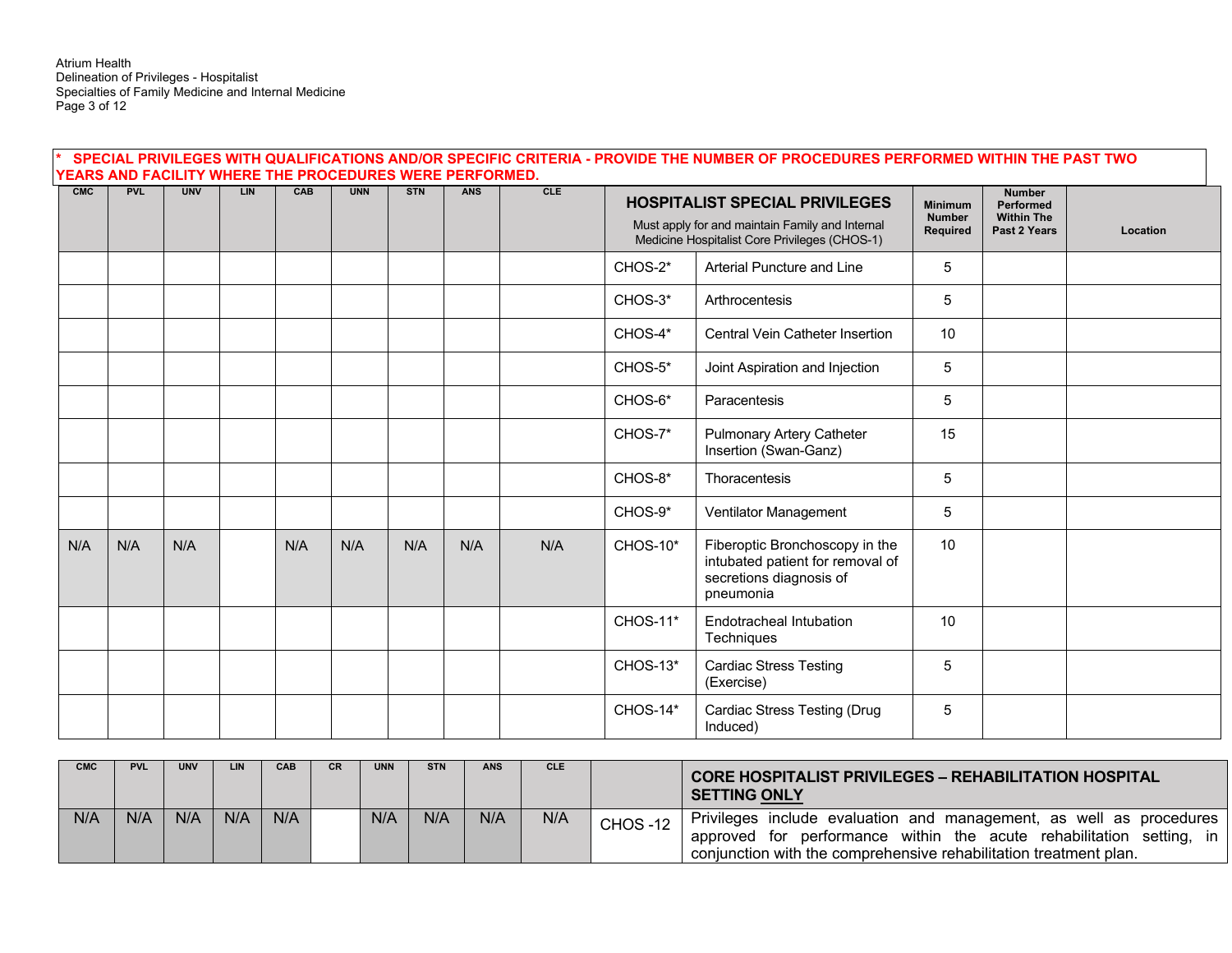Print Name

#### **PRIVILEGES REQUESTED BY:**

I have requested only those privileges for which by education, training, current experience, and demonstrated performance I am qualified to perform, and that I wish to exercise at Atrium Health and;

I understand that:

- a) In exercising any clinical privileges granted, I am constrained by hospital and medical staff policies and rules applicable generally and any applicable to the particular situation.
- b) Any restriction on the clinical privileges granted to me is waived in an emergency situation and in such a situation my actions are governed by the applicable section of the medical staff bylaws or related documents.

I attest that I am not currently a user of illegal drugs or do not currently abuse the use of legal drugs.

\_\_\_\_\_\_\_\_\_\_\_\_\_\_\_\_\_\_\_\_\_\_\_\_\_\_\_\_\_\_\_\_\_\_\_\_\_\_\_\_\_\_\_\_\_\_\_\_\_\_\_\_\_\_\_\_\_\_\_\_\_\_\_\_\_\_\_\_\_\_\_\_\_

I attest that I do not have a physical or mental condition which could affect my motor skills or ability to exercise the clinical privileges requested or that I require an accommodation in order to exercise the privileges requested safely and competently.

Signature Date of the Date of the Signature Date of the Date of the Date of the Date of the Date of the Date o

\_\_\_\_\_\_\_\_\_\_\_\_\_\_\_\_\_\_\_\_\_\_\_\_\_\_\_\_\_\_\_\_\_\_\_\_\_\_\_\_\_\_\_\_\_\_\_\_\_\_\_\_\_\_\_\_\_\_\_\_\_\_\_\_\_\_\_\_\_\_\_\_\_ \_\_\_\_\_\_\_\_\_\_\_\_\_\_\_\_\_\_\_\_

Print Name

=============================================================================================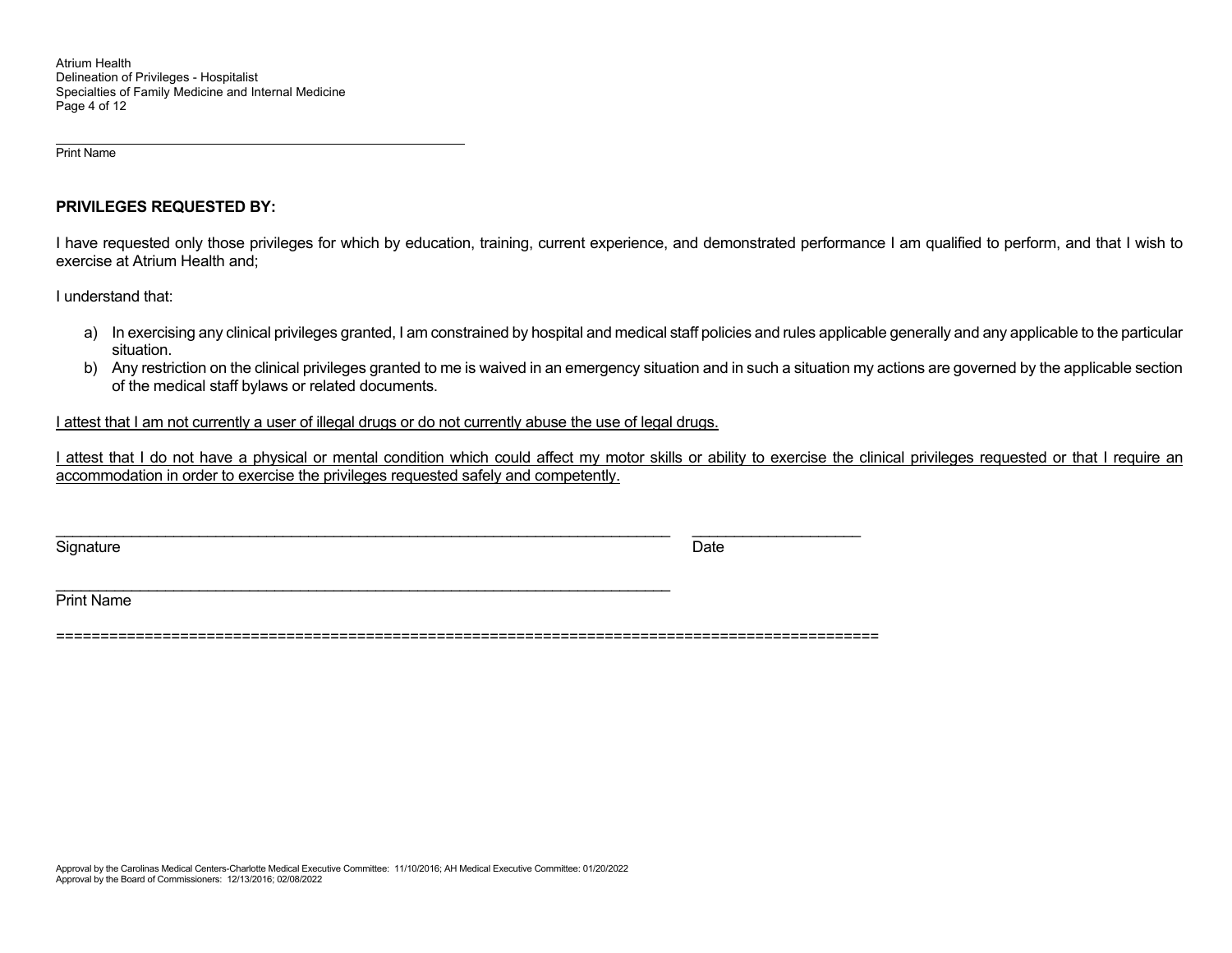Atrium Health Delineation of Privileges - Hospitalist Specialties of Family Medicine and Internal Medicine Page 5 of 12

### **CHOS-2 ARTERIAL PUNCTURE AND LINE**

**EXPLANATION:** Percutaneous insertion of a catheter into an artery (examples include the radial, brachial, or femoral artery). Generally, the purpose of such a catheter is to be connected to pressure monitoring devices and for blood sampling of arterial blood.

**QUALIFICATIONS:** Knowledge of the anatomy of the artery (and variants) to be catheterized. Skills should also include knowledge and training with respect to catheter insertion techniques and complications.

The applicant must meet the following:

- 1. Provide documentation of the successful completion of a residency program in Internal Medicine within the past two (2) years and have written documentation from the Program Director demonstrating competency in Arterial Puncture and Line; **OR**
- 1. Provide a minimum number of five (5) cases performed within the past two (2) years; **OR**
- 1. Submit the PERMISSION TO BE PROCTORED REQUEST FORM requesting concurrent proctoring by a physician who currently holds privileges to perform Arterial Puncture and Line. You must provide documentation of proctoring for five (5) procedures.

### **CHOS-3 ARTHROCENTESIS**

**QUALIFICATIONS:** The applicant shall have the burden of producing adequate information for proper evaluation of his competence and qualifications and for resolving any doubts about such qualifications. This documentation may be provided by the applicant, and/or by a letter from the proctor stipulating that the procedures have been performed by the applicant under the direct supervision of the proctor.

- 1. Provide documentation of the successful completion of a residency program in Internal Medicine within the past two (2) years and have written documentation from the Program Director demonstrating competency in Arthrocentesis; **OR**
- 1. Provide a minimum number of five (5) cases performed within the past two (2) years; **OR**
- 1. Submit the PERMISSION TO BE PROCTORED REQUEST FORM requesting concurrent proctoring by a physician who currently holds privileges to perform Arthrocentesis. You must provide documentation of proctoring for five (5) procedures.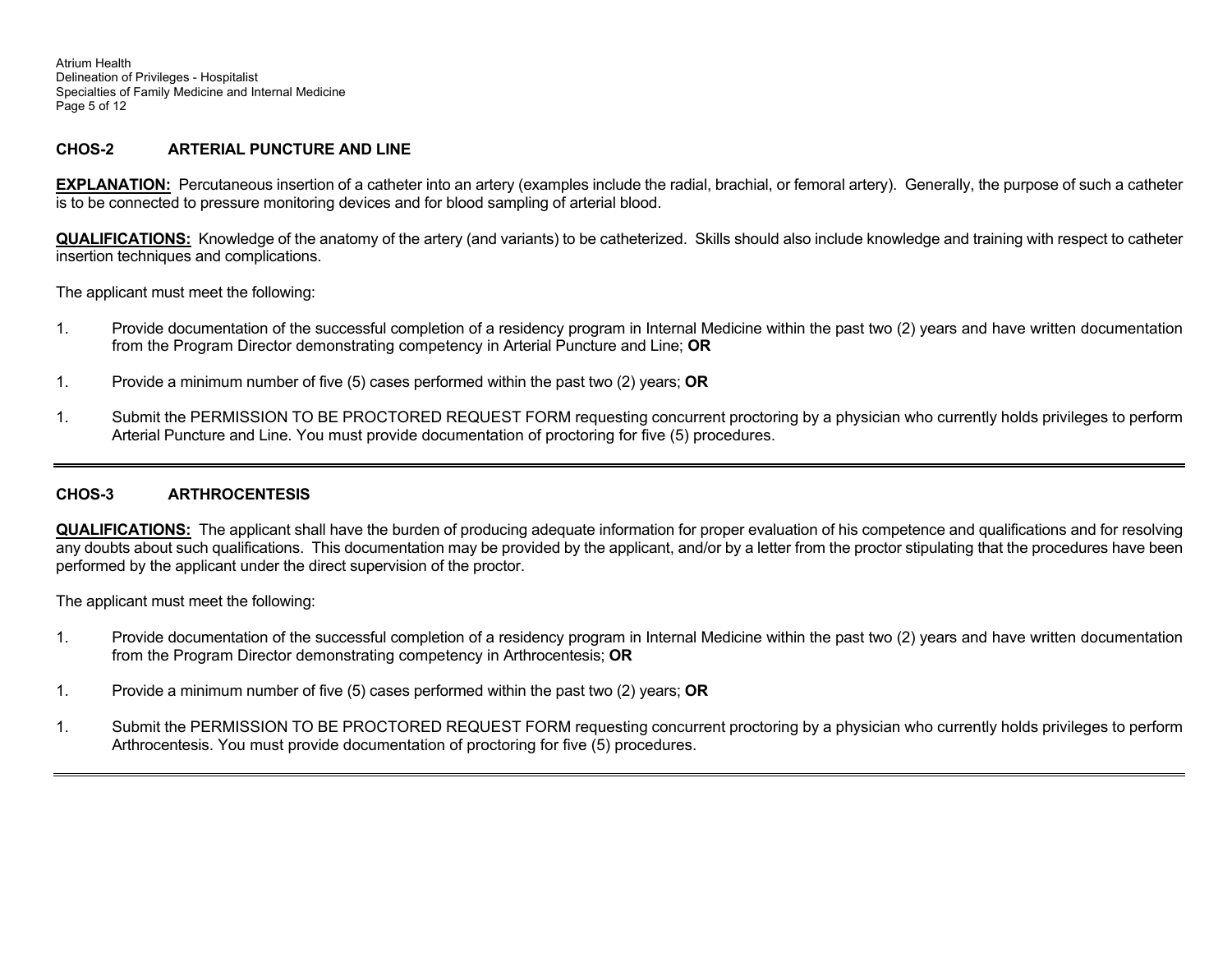Atrium Health Delineation of Privileges - Hospitalist Specialties of Family Medicine and Internal Medicine Page 6 of 12

# **CHOS-4 CENTRAL VEIN CATHETER INSERTION**

**EXPLANATION:** Percutaneous insertion of a catheter into a central vein (examples include the internal jugular, subclavian, or femoral veins). Generally, the purpose of such catheters is to provide access to the venous blood system for infusions of fluids, monitoring venous pressures, blood access for dialysis and for blood sampling of venous blood.

**QUALIFICATIONS:** Knowledge of the anatomy of the large veins (and variants) to be catheterized. Skills should also include knowledge and training with respect to catheter insertion techniques and complications.

The applicant must meet the following:

- 1. Provide documentation of the successful completion of a residency program in Internal Medicine within the past two (2) years and have written documentation from the Program Director demonstrating competency in Central Vein Catheter Insertion; **OR**
- 1. Provide a minimum number of ten (10) cases performed within the past two (2) years; **OR**
- 1. Submit the PERMISSION TO BE PROCTORED REQUEST FORM requesting concurrent proctoring by a physician who currently holds privileges to perform Central Vein Catheter Insertion. You must provide documentation of proctoring for ten (10) procedures.

#### **CHOS-5JOINT ASPIRATION AND INJECTION**

**QUALIFICATIONS:** The applicant shall have the burden of producing adequate information for proper evaluation of his competence and qualifications and for resolving any doubts about such qualifications. This documentation may be provided by the applicant, and/or by a letter from the proctor stipulating that the procedures have been performed by the applicant under the direct supervision of the proctor.

- 1. Provide documentation of the successful completion of a residency program in Internal Medicine within the past two (2) years and have written documentation from the Program Director demonstrating competency in Joint Aspiration and Injection; **OR**
- 1. Provide a minimum number of five (5) cases performed within the past two (2) years; **OR**
- 1. Submit the PERMISSION TO BE PROCTORED REQUEST FORM requesting concurrent proctoring by a physician who currently holds privileges to perform Joint Aspiration and Injection. You must provide documentation of proctoring for five (5) procedures.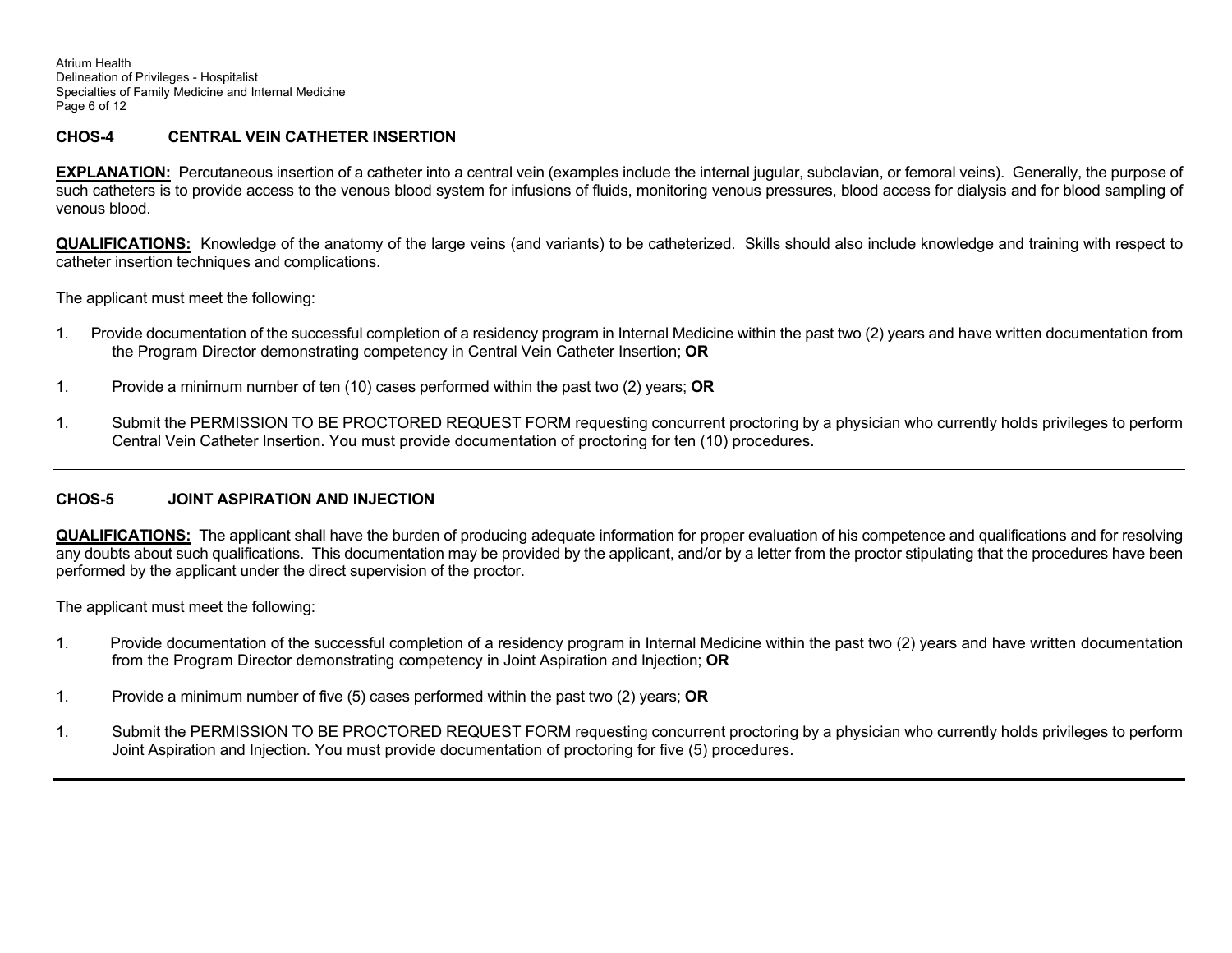Atrium Health Delineation of Privileges - Hospitalist Specialties of Family Medicine and Internal Medicine Page 7 of 12

#### **CHOS-6PARACENTESIS**

**QUALIFICATIONS:** The applicant shall have the burden of producing adequate information for proper evaluation of his competence and qualifications and for resolving any doubts about such qualifications. This documentation may be provided by the applicant, and/or by a letter from the proctor stipulating that the procedures have been performed by the applicant under the direct supervision of the proctor.

The applicant must meet the following:

- 1. Provide documentation of the successful completion of a residency program in Internal Medicine within the past two (2) years and have written documentation from the Program Director demonstrating competency in Paracentesis; **OR**
- 1. Provide a minimum number of five (5) cases performed within the past two (2) years; **OR**
- 1. Submit the PERMISSION TO BE PROCTORED REQUEST FORM requesting concurrent proctoring by a physician who currently holds privileges to perform Paracentesis. You must provide documentation of proctoring for five (5) procedures.

## **CHOS-7 PULMONARY ARTERY CATHETER INSERTION (SWAN GANZ)**

**QUALIFICATIONS:** The applicant shall have the burden of producing adequate information for proper evaluation of his competence and qualifications and for resolving any doubts about such qualifications. This documentation may be provided by the applicant, and/or by a letter from the proctor stipulating that the procedures have been performed by the applicant under the direct supervision of the proctor.

- 1. Provide documentation of the successful completion of a residency program in Internal Medicine within the past two (2) years and have written documentation from the Program Director demonstrating competency in Pulmonary Artery Catheter Insertion (Swan Ganz); **OR**
- 1. Provide a minimum number of fifteen (15) cases performed as an independent operator within the past two (2) years; **OR**
- 1. Submit the PERMISSION TO BE PROCTORED REQUEST FORM requesting concurrent proctoring by a physician who currently holds privileges to perform Pulmonary Artery Catheter Insertion (Swan Ganz). You must provide documentation of proctoring for five (5) procedures.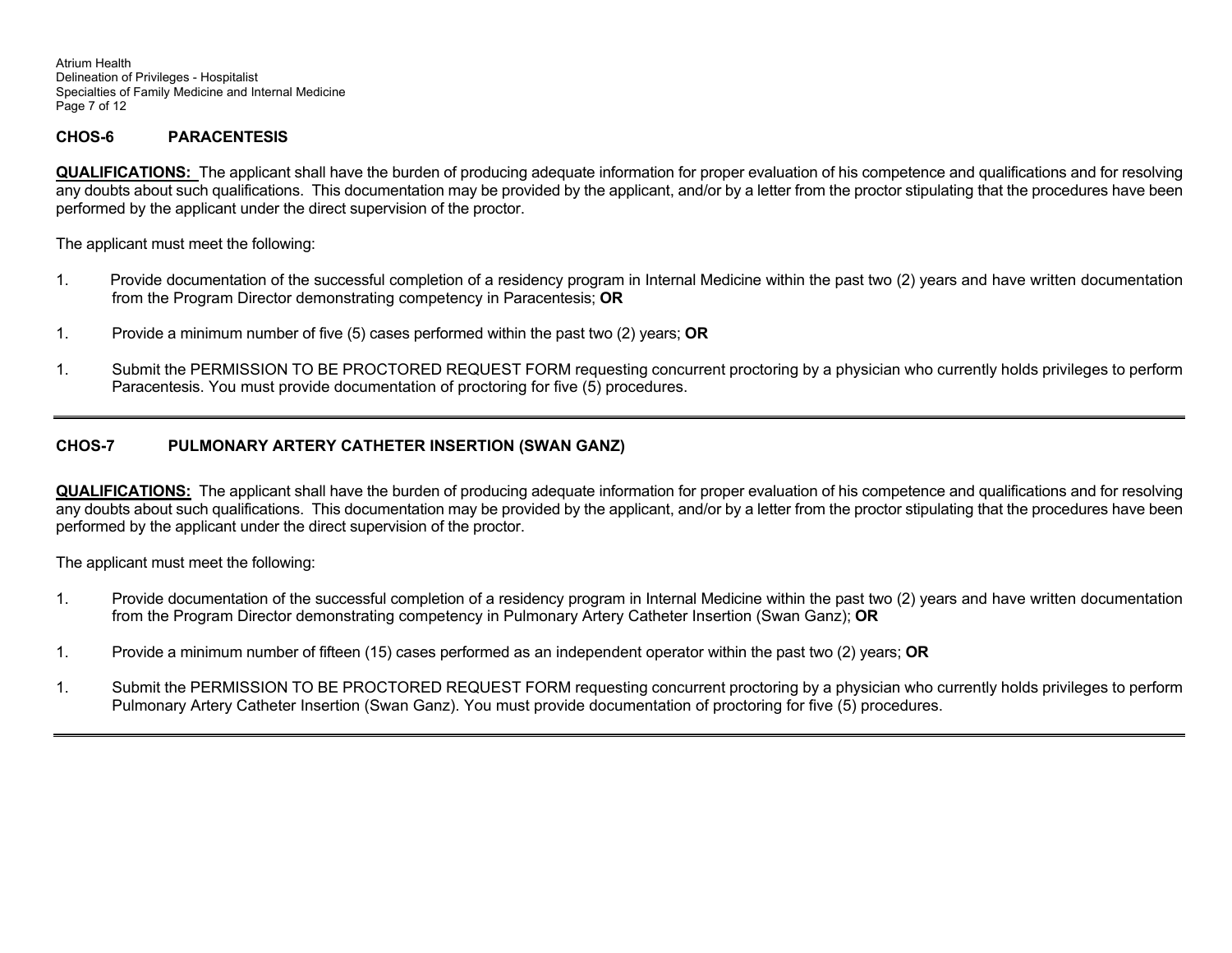Atrium Health Delineation of Privileges - Hospitalist Specialties of Family Medicine and Internal Medicine Page 8 of 12

#### **CHOS-8THORACENTESIS**

**QUALIFICATIONS:** The applicant shall have the burden of producing adequate information for proper evaluation of his competence and qualifications and for resolving any doubts about such qualifications. This documentation may be provided by the applicant, and/or by a letter from the proctor stipulating that the procedures have been performed by the applicant under the direct supervision of the proctor.

The applicant must meet the following:

- 1. Provide documentation of the successful completion of a residency program in Internal Medicine within the past two (2) years and have written documentation from the Program Director demonstrating competency in Thoracentesis; **OR**
- 1. Provide a minimum number of five (5) cases performed within the past two (2) years; **OR**
- 1. Submit the PERMISSION TO BE PROCTORED REQUEST FORM requesting concurrent proctoring by a physician who currently holds privileges to perform Thoracentesis. You must provide documentation of proctoring for five (5) procedures.

**==============================================================================================================================** 

#### **CHOS-9VENTILATOR MANAGEMENT**

**QUALIFICATIONS:** The applicant shall have the burden of producing adequate information for proper evaluation of his competence and qualifications and for resolving any doubts about such qualifications. This documentation may be provided by the applicant, and/or by a letter from the proctor stipulating that the procedures have been performed by the applicant under the direct supervision of the proctor.

- 1. Provide documentation of the successful completion of a residency program in Internal Medicine within the past two (2) years and have written documentation from the Program Director demonstrating competency in Ventilator Management; **OR**
- 1. Provide a minimum number of five (5) cases performed within the past two (2) years; **OR**
- 1. Submit the PERMISSION TO BE PROCTORED REQUEST FORM requesting concurrent proctoring by a physician who currently holds privileges to perform Ventilator Management. You must provide documentation of proctoring for five (5) procedures.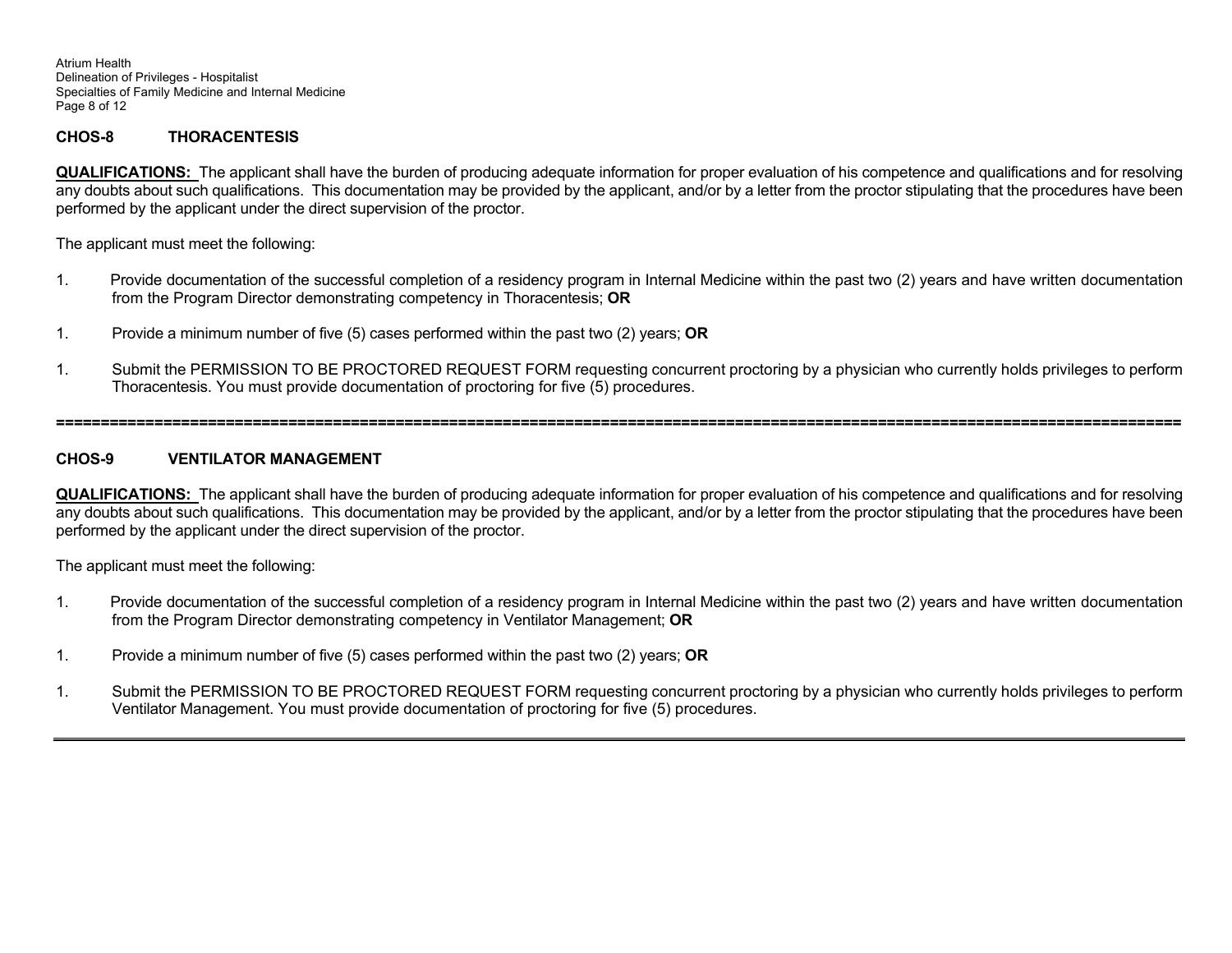Atrium Health Delineation of Privileges - Hospitalist Specialties of Family Medicine and Internal Medicine Page 9 of 12

# **CHOS-10 FIBERTOPTIC BRONCHOSCOPY IN THE INTUBATED PATIENT FOR REMOVAL OF SECRETIONS, DIAGNOSIS OF PNUEMONIA**

**DEFINITION:** Fiberoptic bronchoscopy is a medical procedure in which a cylindrical fiberoptic scope, bronchoscope, is inserted into the airways. The instrument contains a light and an eyepiece that allows the visual examination of the lower airways. The procedure is used to examine the mucosal surface of the airways for abnormalities that might be associated with a variety of lung diseases and allows for removal of secretions for patients diagnosed with pneumonia.

# **CREDENTIALS:**

The applicant must meet the following:

- 1. Provide documentation of the successful completion of a residency program in Internal Medicine within the past two (2) years and have written documentation from the Program Director demonstrating competency in Ventilator Management; **OR**
- 1. Provide a minimum number of five (5) cases performed within the past two (2) years; **OR**
- 1. Submit the PERMISSION TO BE PROCTORED REQUEST FORM requesting concurrent proctoring by a physician who currently holds privileges to perform Ventilator Management. You must provide documentation of proctoring for five (5) procedures.

# **CHOS-11 ENDTORACHEAL INTUBATION TECHNIQUES:** Intubation with all levels of sedation, including neuromuscular blockade.

# **CREDENTIALS:**

- 1. Provide verification from the fellowship program director that the Applicant has been trained and has participated in Endotracheal Intubation Techniques using all levels of sedation to include neuromuscular blockade for minimum of ten (10) procedures within the past two (2) years; **OR**
- 1. Provide verification from the Department Chief where the Applicant most recently practiced documenting that the Applicant has successfully performed a minimum of ten (10) Endotracheal Intubate Techniques within the past two (2) years; **OR**
- 1. Complete an approved airway management course and submit the PERMISSION TO BE PROCTORED REQUEST FORM requesting concurrent proctoring by a physician who currently holds privileges to perform Endotracheal Intubation Techniques. You must provide documentation of proctoring for ten (10) cases of Endotracheal Intubation Techniques with moderate sedation and neuromuscular blockade.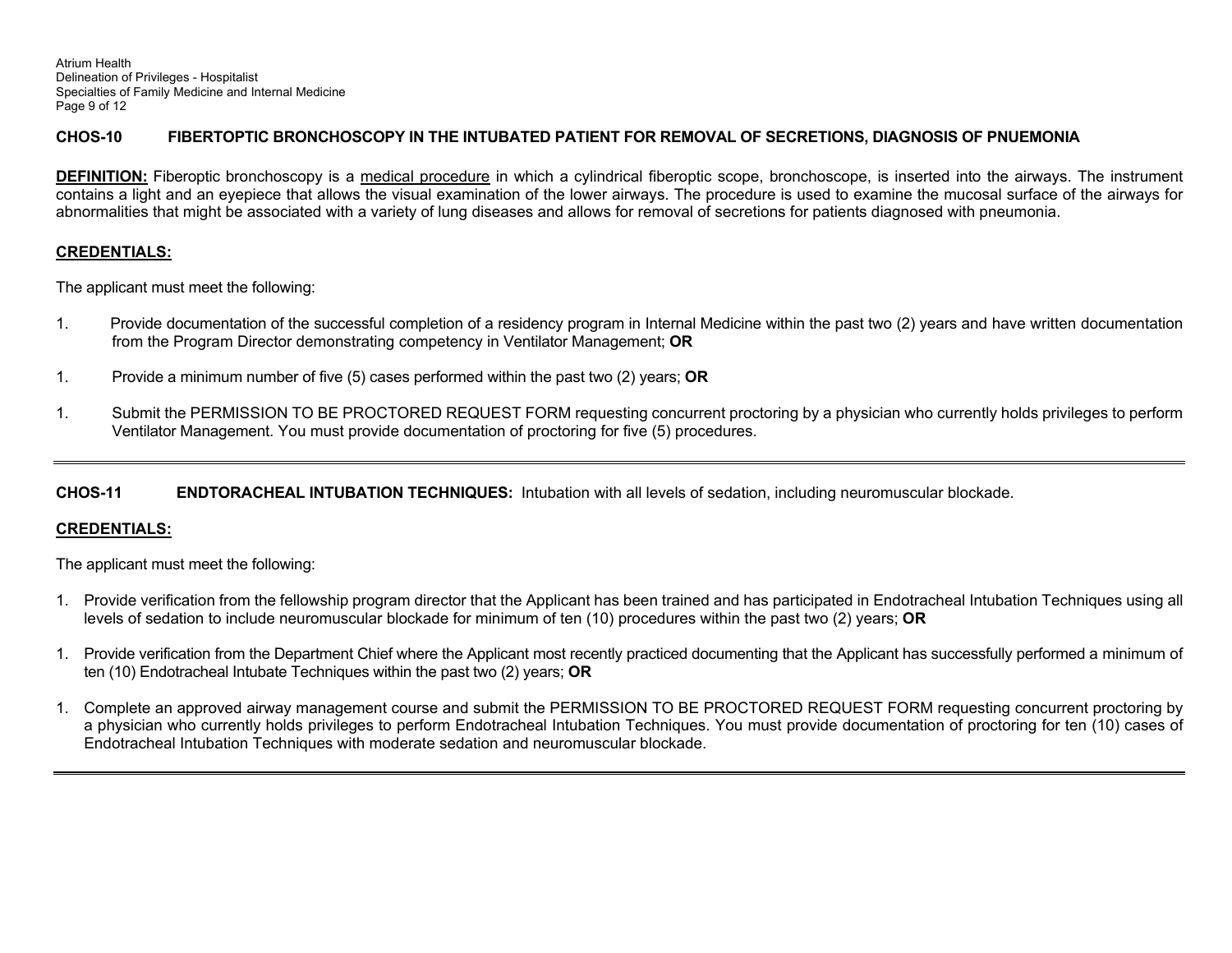Atrium Health Delineation of Privileges - Hospitalist Specialties of Family Medicine and Internal Medicine Page 10 of 12

# **CHOS-13 and CHOS-14 CARDIAC STRESS TESTING (e. Exercise and f. Drug Induced)**

- A. Cardiac Stress Testing-**Exercise**: Any physical exercise activity (treadmill, biking, etc.), intended to stimulate or induce cardiac ischemia must be supervised by a physician skilled and privileged to perform such a procedure with it associated evaluations and risks management.
- B. Cardiac Stress Testing-**Drug Induced**: Drug use (intervenous persantine, intravenous adenosine, intravenous isoproterenol, etc.) procedures intended to stimulate or induce cardiac ischemia must be supervised by a physician skilled and privileged to perform such a procedure with its associated evaluations and risks management.

**SPECIFIC SKILLS AND TRAINING REQUIRED:** The procedures to induce cardiac ischemia must be supervised by a physician who is knowledgeable in the interpretation of twelve-lead ECG's and stress induced ECG's. The physician must present documentation of his/her knowledge and experience in the treatment of angina, myocardial infarction, cardiac arrhythmias, asthma, cardiac arrest, CPR and the risks of the techniques used to induce ischemia.

Applicants shall present evidence of the following:

- 1. Provide documentation of the successful completion of a residency program in Family Medicine or Internal Medicine within the past two (2) years and have written documentation from the Program Director demonstrating competency in Cardiac Stress Testing; **OR**
- 1. Provide a minimum number of five (5) performed within the past two (2) years; **OR**
- 1. Submit the PERMISSION TO BE PROCTORED REQUEST FORM requesting concurrent proctoring by a physician who currently holds privileges to Cardiac Stress Testing. You must provide documentation of proctoring for five (5).

These procedures are often used in conjunction with other cardiac functional evaluation techniques, such as echocardiography or nuclear medicine scanning procedures. The skills and training to interpret these other cardiac evaluation techniques should be defined by the specific department under which the privileges exist and not be confused with the procedures privileged to induce ischemia.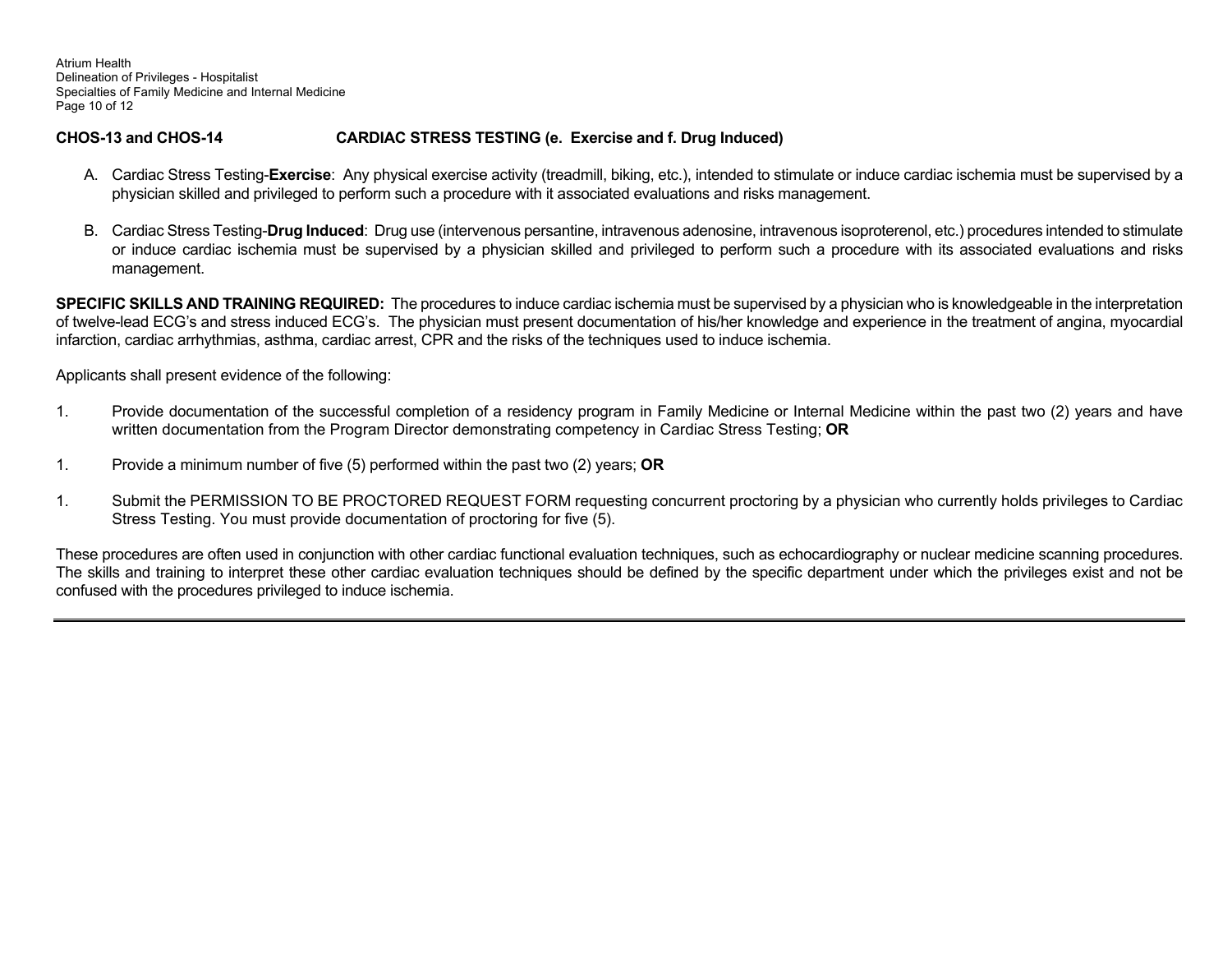Atrium Health Delineation of Privileges - Hospitalist Specialties of Family Medicine and Internal Medicine Page 11 of 12

# **MAINTENANCE CRITERIA FOR CONTINUED PRIVILEGES**

#### **Maintenance Criteria for Continued Privileges (HOS-2 – HOS-9):**

The Physician must submit a representative sample of a minimum of ten (10) cases, to include at least two (2) cases for each special privilege held, over the past two (2) years based on acceptable results of ongoing professional practice evaluation and outcomes to reapply for special privileges. This will be reviewed at the time of reappointment. Physicians who would like to continue to hold any special privileges but are unable to document the minimal number will be requested to voluntarily withdraw their request for such privileges and to complete the necessary proctoring forms.

#### **Maintenance Criteria for Continued Privileges (HOS-10):**

The Physician must submit a minimum of ten (10) Flexible Bronchoscopy procedures performed over the past two (2) years based on acceptable results of ongoing professional practice evaluation and outcomes to reapply for special privileges. This will be reviewed at the time of reappointment. Physicians who would like to continue to hold Flexible Bronchoscopy privileges but are unable to document the minimal number will be requested to voluntarily withdraw their request for such privileges and to complete the necessary proctoring forms.

#### **Maintenance Criteria for Continued Privileges (HOS-11):**

The Physician must submit a minimum of five (5) Endotracheal Intubation Techniques procedures performed over the past two (2) years based on acceptable results of ongoing professional practice evaluation and outcomes to reapply for special privileges. This will be reviewed at the time of reappointment. Physicians who would like to continue to hold Endotracheal Intubation Techniques privileges but are unable to document the minimal number will be requested to voluntarily withdraw their request for such privileges and to complete the necessary proctoring forms.

#### **Maintenance Criteria for Continued Privileges (HOS-13 and HOS-14):**

The Physician must submit a representative sample of a minimum of ten (10) cases, to include at least two (2) cases for each special privilege held, over the past two (2) years based on acceptable results of ongoing professional practice evaluation and outcomes to reapply for special privileges. This will be reviewed at the time of reappointment. Physicians who would like to continue to hold any special privileges but are unable to document the minimal number will be requested to voluntarily withdraw their request for such privileges and to complete the necessary proctoring forms.